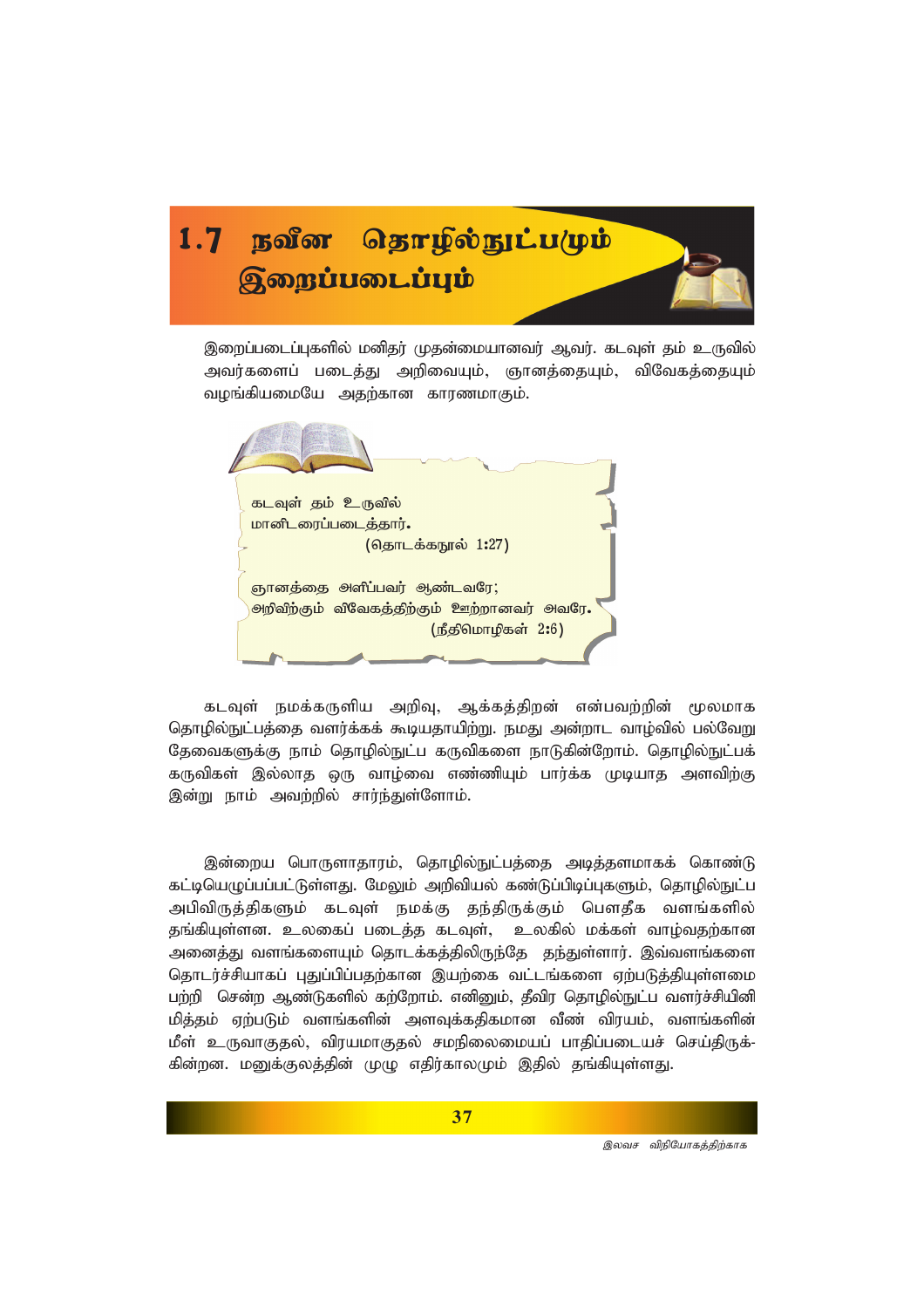கடவுள் படைத்த வளங்களைப் பாவிக்கும் உரிமை மனிதருக்கு கொடுக்கப்பட்டிருக்கிறது. அதே வேளையில் இவ்வளங்களை மேலும் வளப்படுத்தி எதிர்காலச் சந்ததியினருக்காகப் பாதுகாக்கும் பொறுப்பு கடவுளால் மனிதருக்கு வழங்கப்பட்டுள்ளது. சுற்றாடல் பற்றி இன்றைய உலகு சிந்திக்கத் தொடங்குவதற்கும் பல்லாயிரம் ஆண்டுகளுக்கு முன்பே இப்பாரிய பொறுப்பை இறைவன் நமக்குத் தந்துள்ளார்.

> ஏதேன் தோட்டத்தைப் பண்படுத்தவும், பாதுகாக்கவும், ஆண்டவராகிய கடவுள் மனிதனை அங்கு கொண்டு வந்து குடியிருக்கச் *nra;jhu;. (njhlf;f E}y; 2:15)*

அனைத்தையும் படைத்த கடவுள், அவற்றைப் படைத்த பொழுதில் அவற்றிற்குப் பெயரிடும் பொறுப்பை மனிதருக்குக் கொடுத்தார். இதன் மூலமாக இறைப்படைப்போடு மனிதருக்கு நெருங்கிய உறவை ஏற்படுத்த கடவுள் வழிவகுத்தார். இன்று தொழில்நுட்பம் வளர்ச்சியடைந்து வருவதனால் மனிதரின் வாழ்வு நிலை உயர்ந்து வருகிறது. அதேவேளை, வளங்கள் அழிக்கப்படாமல் பாதுகாப்பது நமது கடமையாகும். இப்பொறுப்பை நிறைவேற்ற வேண்டுமென்பது கடவுளின் எதிர்ப்பார்ப்பாகும்.

| இன்றைய தொழில்நுட்பச் சாதனங்கள்/ வசதிகள் |  |
|-----------------------------------------|--|
| வெற்றிடங்களை நிரப்புக.                  |  |
| கிராம சூழ்நிலையில் காணப்படுபவை          |  |
| 1                                       |  |
| 2                                       |  |
| 3                                       |  |
| நகர்ப்புறத்தில் காணப்படுபவை             |  |
| 1                                       |  |
| $\mathcal{D}_{\cdot}$                   |  |
| 3                                       |  |
| 38                                      |  |
| இலவச விநியோகத்திற்காக                   |  |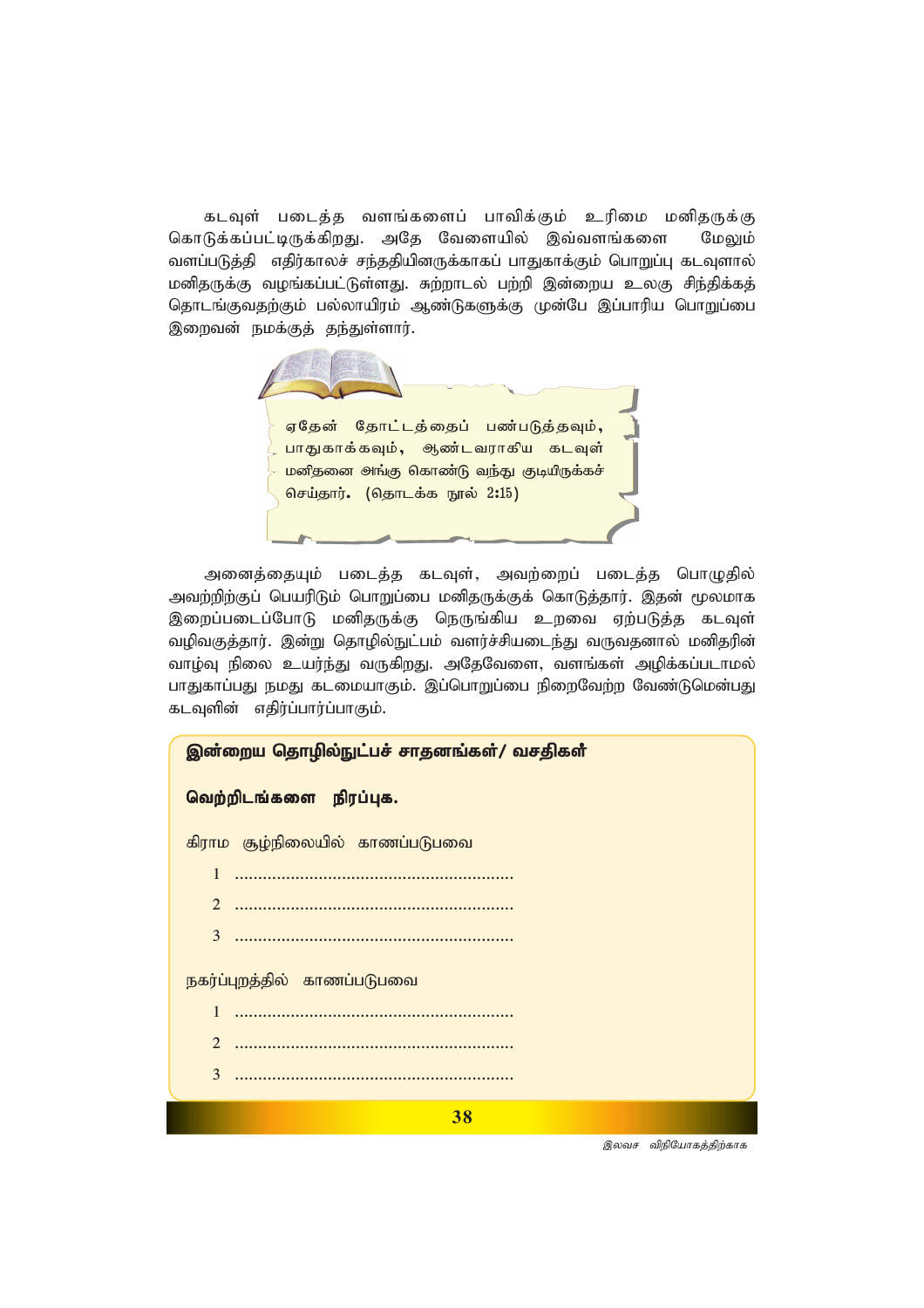#### நாடளவில் காணப்படுபவை

- *1 ............................................................*
- *2 ............................................................*
- *3 ............................................................*

### தொழில்நுட்பப் புரட்சியின் ஆரம்பமும் அதன் விளைவுகளும்

மத்தியகாலப்பகுதியில் உலகெங்கும் அறிவு சார்ந்த மறுமலர்ச்சி ஏற்பட்டது. இதனைத் தொடர்ந்து பல அறிவியல் கண்டுபிடிப்புகள் இடம்பெற்றன. பாரம்பரிய உபகரணங்களுக்குப் பதிலாக இயந்திரங்கள் கண்டுபிடிக்கப்பட்டன. அச்சியந்திரம் கண்டுபிடிக்கப்பட்டதன் பின்பு கல்வியறிவு துரிதமாக பொதுமக்கள் மக்தியில் பரவத்தொடங்கியது. அறிவியல் சார்ந்த அறிவு மேலும் வளர்ச்சியடையத் கொடங்கியகு.

மனித, மிருக ஆற்றலினால் இயக்கப்பட்ட கருவிகளுக்குப் பதிலாக நிலக்கரி, பெற்றோலியம் போன்ற இயற்கை வளச் சக்திகளினால் இயக்கப்படும் இயந்திரங்கள் கண்டுபிடிக்கபட்டன. மின் சக்தி மிகப் பெரும் கண்டுபிடிப்பாகும். தொலைத் தொடர்புச் சாதனங்கள் பாவனைக்கு வந்தன. வானொலி, திரைப்படம் போன்றவை மனித வாழ்வுக்குப் புது மெருகூட்டின. விவசாயம் நவீன மயப்படுத்தப்பட்டது. பல்கிப் பெருகிய சனத்தொகைக்கு வேண்டிய உணவு கிடைத்தது, கடல், தரை, வான் வழியாகப் போக்குவரத்து வளர்ந்து பல்வேறு நாட்டு மக்கள் நடுவில் வாணிபத்தைப் பெருக்கியதுடன் நெருக்கமானத் தொடர்புகளை ஏற்படுத்திற்று. 'உலகமே ஒரு கிராமமெனும்' சிந்தனை வளரத்தொடங்கியது. இக்காலம் **'தொழில்நுட்பப் புரட்சியின் காலம்'** என பெயர்பெற்றது.

மிகுந்த வாழ்க்கை வசதிகள் மற்றும் மக்களின் அடிப்படைத் தேவைகள் நிறைவு செய்யப்படல் என்பன, பொருளாதார அபிவிருத்தி என்ற புதிய நோக்கு மேலோங்கியதுடன், ஒரு புதிய சகாப்தத்திற்கு வித்திட்டது. ஆனால் வெகுவிரைவில் புதிய அபிவிருத்திகளில் அடங்கியிருந்த பாரிய தீய விளைவுகள் படிப்படியாகத் துலங்கிட ஆரம்பித்தன. இயற்கை வளங்களின் தீவிர விரயமும், தொழிற்சாலைகளிலிருந்து வெளியான நச்சு வாயுக்கள், கழிவுப்பொருட்கள், இரைச்சல் போன்றவையும், நவீன விவசாய முறைகளினால் ஏற்பட்ட தீமைகளும் முமு இனக்கையுமே நிலையான அமிவுப்பாகைக்கு வமி அமைக்க உ**தவின.** இதனால் புதிய அபிவிருத்தி முறைகள் பலரின் சந்தேகத்திற்கிடமாயின. தொழில்நுட்பத்தில் முன்னேறிய மேற்கத்திய நாடுகள் ஏனைய நாடுகள் மேல் அதிகாரம் செலுத்த ஆரம்பித்தன. தனவந்த தொழிற்சாலை உரிமையாளர் தொழிலாளர் வர்க்கத்தினை சுரண்டி அதிக செல்வம் சேர்த்தனர். வேலை இல்லாத் திண்டாட்டம் ஆரம்பமாயிற்று. முதலாம், இரண்டாம், மூன்றாம் உலகென உலக நாடுகள் செல்வ நிலையின் அடிப்படையில் வகுக்கப்பட்டன.

<sup>,&</sup>lt;br>*இலவச விநியோகத்திற்காக*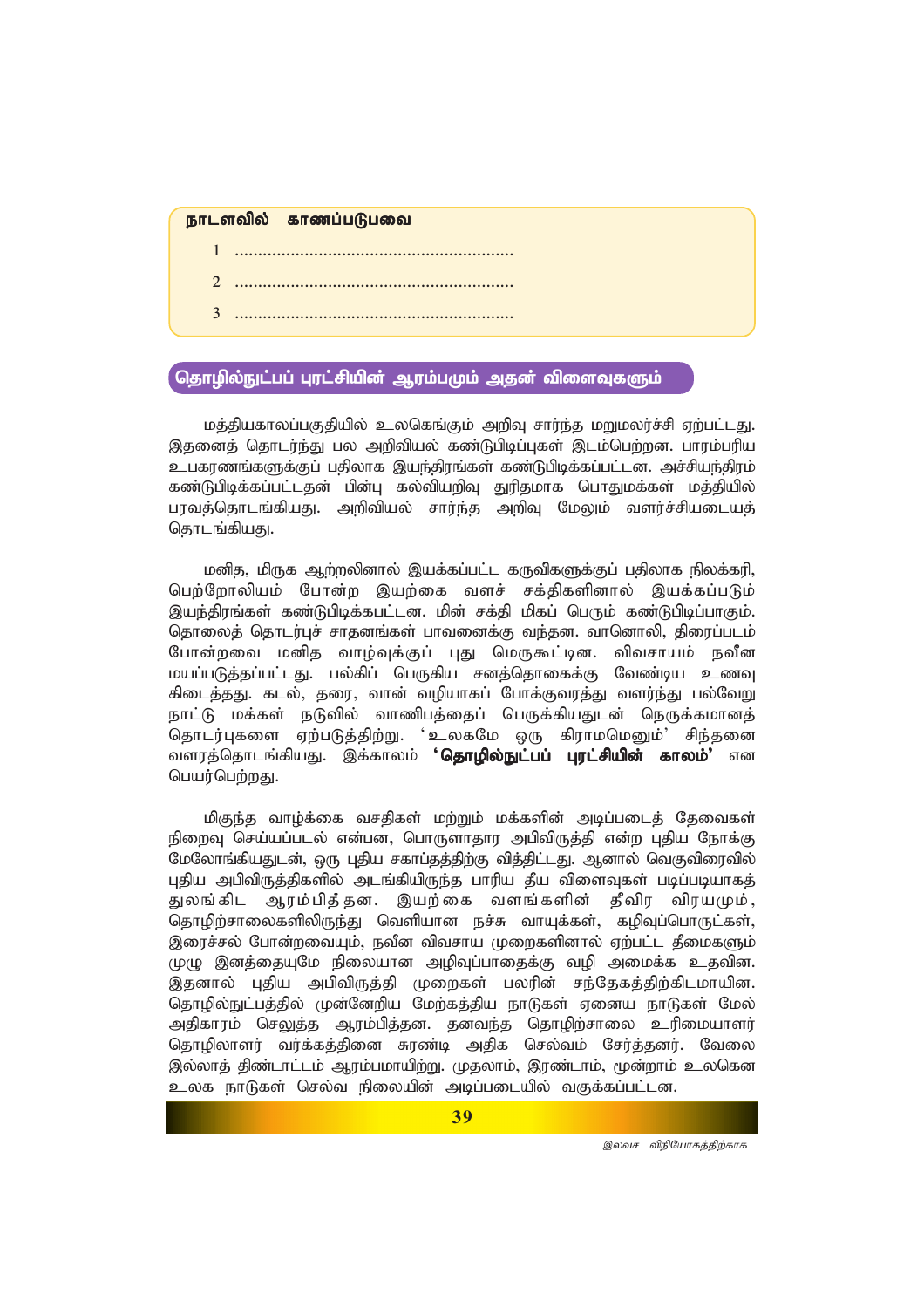# புதிய கண்டுபிடிப்புகளின் மூலமாக விவசாயத்துறையில் ஏற்பட்டுள்ள அபிவிருத்தி

| உயர் இன விதைகள்                                                                                                                         | நவீன இரசாயன பொருட்கள்                                                                         |
|-----------------------------------------------------------------------------------------------------------------------------------------|-----------------------------------------------------------------------------------------------|
| அதிக விளைச்சல் தரும்<br>விதைகள் தீவிரமாக அதிகரிக்கும்<br>சனத்தொகை்கு ஏற்ற விதத்தில்<br>மிகக்குறுகிய காலத்தில் பாரிய<br>பலன் தரக்கூடியன. | செயற்கை உரம், களைக்கொல்லி,<br>இரசாயனக்கிருமி நாசினி<br>போன்றவை அமோக<br>விளைச்சலைப் பெற உதவின. |
| நவீன விவசாய இயந்திர<br>உபகரணங்கள்                                                                                                       |                                                                                               |
| அதிக வேலைப்பளுவை குறைந்த<br>நேரத்திலும் சிறிய<br>எண்ணிக்கையான தொழிலாளரின்<br>உதவியுடனும் அதிகமான<br>உற்பத்தியையும் ஏற்படுத்தக் கூடும்   | நீங்கள் அறிந்த வேறு நவீன<br>விவசாய உபகரணங்களை இங்கு<br>குறிப்பிடுக.                           |
| சில மர <u>ுத்த</u> ுவமனை அபிவிருத்திகள்                                                                                                 |                                                                                               |
| மாற்று உடல் உறுப்புகள்                                                                                                                  | ஸ்கேன் கதிரியக்க உடல்                                                                         |
| <mark>பொருத்தப்படல்</mark>                                                                                                              | ஆய்வுக் கருவி                                                                                 |

ப்புகளை முற்றா படம் பிடித்து குறைபாடுகளைத் தெளிவாகக் கண்டுப்பிடிக்கக் கூடியது. இவை MRI Scan, US Scan, CT Scan என பல தரப்பட்டவை.

# லப்ரஸ்கோப்பி அறுவை சிகிச்சைமுறை

முதல்முறையாக இருதய மாற்று அறுவை சிகிச்சை செய்தார். இன்று அநேகர் இருதய இரத்த நாடிகளை மாற்றி வாழ்நாட்களை அதிகரிக்க

வாய்ப்பாகவுள்ளது.

நவீன முறையில் நுணுக்கமான படப்பிடிப்புக் கருவிகளை உடலினுள் அனுப்பி இலகுவாக அறுவை ்.<br>சிகிச்சை செய்யும் முறை

வேறு புதிய வைத்திய கண்டுபிடிப் புகளை இங்கு குறிப்பிடுக.

.............................................................................

.............................................................................

**40**

*இலவச விநியோகத்திற்காக*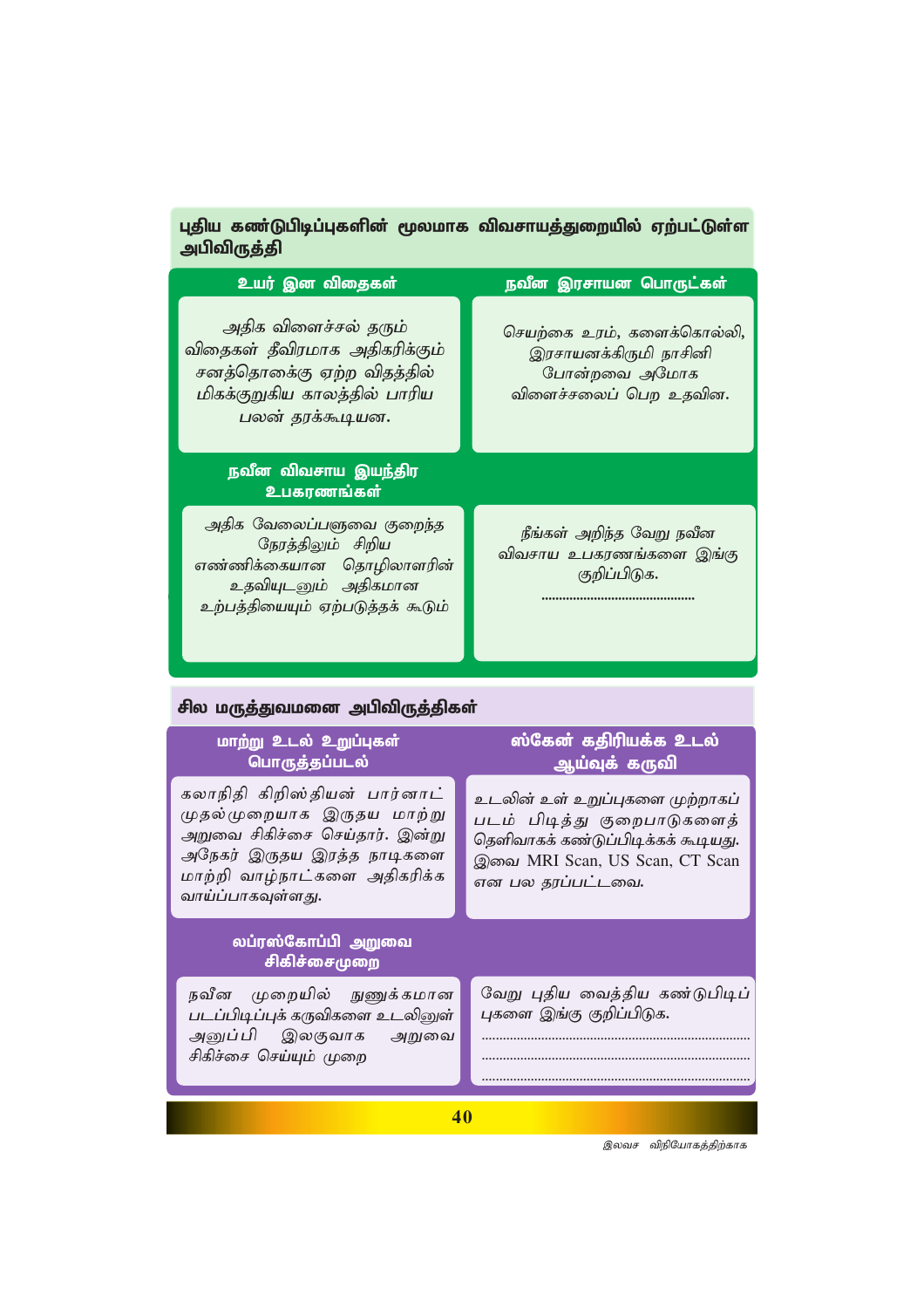## கணினி

இந்நூலை எழுத்துருவாக்கி அச்சேற்றி <mark>உங்களுக்குத் தரும் பணியிலும் கணினி</mark> <u>இயந்திரம் மிக உதவியாயிருக்கிறது. இன்று</u> அனைத்து துறைகளிலும் கணினி இயந்திரத்தின் ஆற்றலை நாம் நாடுகிறோம். நொடிப் பொழுதில் இணையத்தளத்தினூடாக பல தகவல்களைப் பெற்றுக் கொள்கிறோம். <mark>உலகெங்கும் இருப்போருடன் தொடர்புகளை</mark> <mark>ஏற்படுத்தி அவர்களின்</mark> குரலையும், **படங்களையும் காணக் கூடியதாயுள்ளது.** இன்று நம் அனைவருக்கும் கணினி



இயந்திரத்தை இயக்கக்கூடிய ஆற்றல் மிகவும் தேவையாய் இருக்கி<u>றத</u>ு.



#### ரோபோ இயந்திரங்கள்

கணினி கட்டுப்பாட்டினால் <sup>'</sup>'இயங்கும் ரோபோ'' இயந்திரங்கள் இன்று மனிதர் செய்யும் வேலைகளை *மி*க நுணுக்கமாகச் செய்யும் ஆற்றலுடையவை ்களாயிருக்கின்றன. மாற்றுத் திறமையுடையோர் என்று தற்போது அழைக்கப்படும் அங்கவீனர்கள் இலகுவாகச் செயற்படவும், வைத்திய துறையில் சிகிச்சைகளை மேற்கொள்ளவும் அவை அதிக உதவியாயிருக்கின்றன.

### விண்வெளிக் கப்பல் (ரொக்கட்)

<mark>மனிதர் இவ்வுலகிற்கு அப்பால் சென்று ஏனைய</mark> கோள்களை ஆராய்ந்து, கடவுள் வேறு கோள்-களையும் படைத்துள்ளதை உணர்ந்து, அவரை மேலும் போற்றித் துதிக்கக் கூடியதாயுள்ளது. நீல் ஆமஸ்ரோங் சந்திரனில் காலடி எடுத்து வைத்தவேளையில் ''இது ஒரு தனிமனிதன் எடுத்து வைக்கும் சிறு தாண்டுதலாகும், முழு மனுக்குலமும் முன் எடுத்து வைக்கும் பாரிய காலடியாகும்." என்று கூறி, தொழில்நுட்பத்திற்கு எதிர்காலத்தில் இருக்கும் அளவற்ற வாய்ப்புகளை வெளிப்படுத்தினார்.



*இலவச விநியோகத்திற்காக*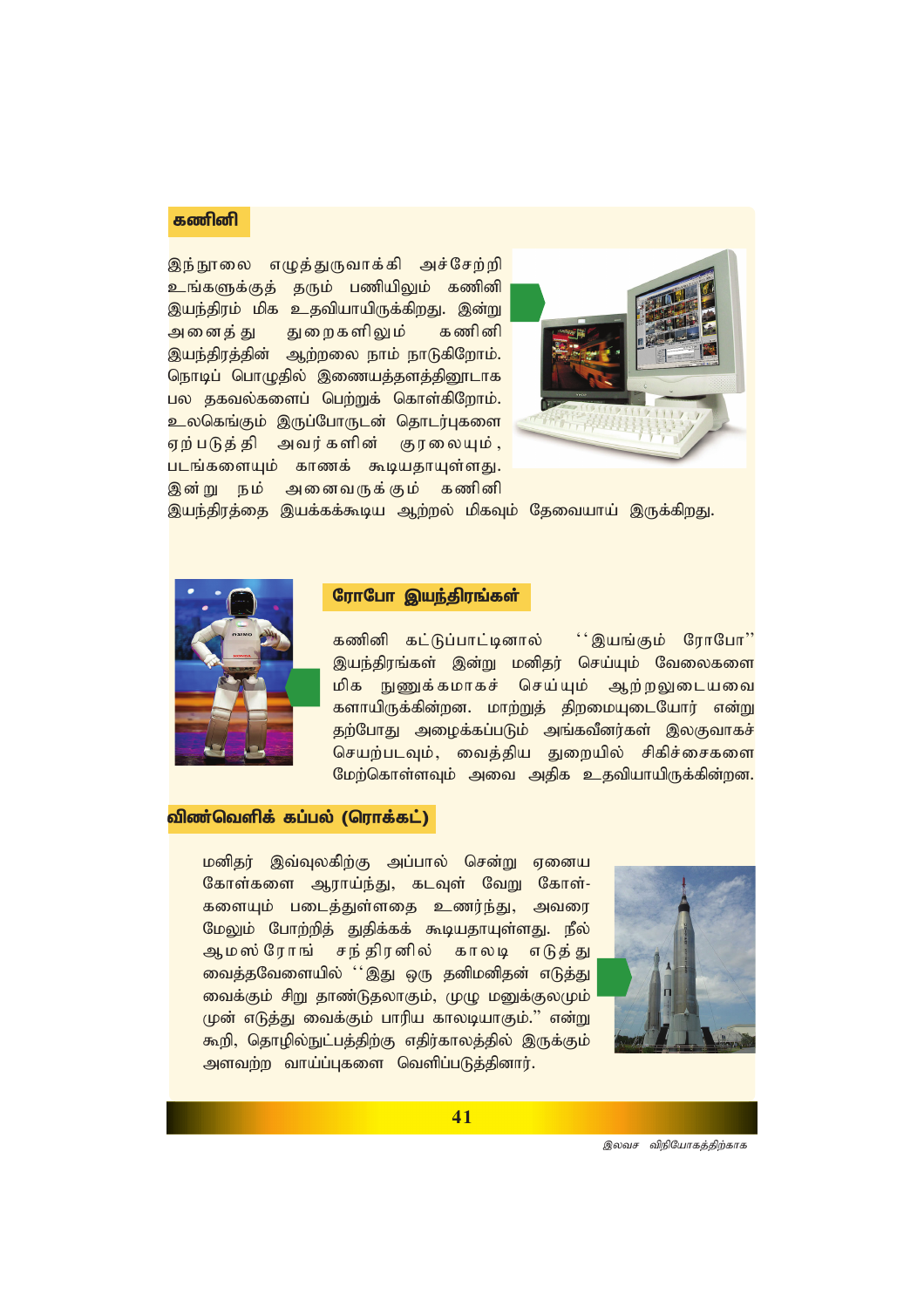## தொழில்நுட்பத்தினூடாக மனித வாழ்க்கை

மனுக்குலம் மேலும் சிறப்புடன் கிகம வேண்டும் என்பதே இறைவிருப்பம். எனினும் அவர் படைத்த அனைத்து நற்பொருட்களையும் வீண்விரயம் செய்யும் பாவத்தில் வீழ்ந்துபோன மனிதர், தொழில்நுட்ப திறமைகளையும் விட்டு வைக்கவில்லை. இது நம் மனதில் அதிக விசனக்கை எற்படுக்குகிறது. இறைவன் நமக்குத் தரும் திறமைகளும் ஆற்றல்களும் மனித மேம்பாட்டுக்காகவே பாவிக்கப்படல் வேண்டும்.

எனினும் மனுக்குலம் தனது பொறுப்பை உணராமல் தன்னலத்துடன் செயல்பட்டு வருவதனால் முழு உலகமும் பெரும் பாதிப்புக்குள்ளாகி வருகின்றது. இதனால்தான் மனுக்குலத்தின் பாவச் செயல்களினால் பாதிக்கப்பட்ட அனைத்துப் படைப்புகளும் விடுதலை பெறக் காத்திருப்பதாக புனித பவுல் விளக்குகிறார். ''ஏனெனில் படைப்பு பயனற்ற நிலைக்கு உட்பட்டுள்ளது. அது அழிவிற்கு உட்பட்டிருக்கும் நிலையிலிருந்து *tpLtpf;fg;gl;L> flTspd; gps;isfSf;Fupa ngUikiaAk;* விடுதலையையும் தானும் பெற்றுக் கொள்ளும் என்கிற எதிர்நோக்கோடு இருக்கிறது. அந்நாள் வரை படைப்பு அனைத்தும் (பேறுகால) வேதனையு<u>ற்று</u>த் *jtpf;fpwJ.|| (Nuhku; 8:20 - 22)*

### தொழில்நுட்பத்தின் தவறான பயன்படுத்தலினால் ஏற்படும் துயரங்களை நோக்குவோம்.

- **்** பிற மக்களுடன் சமாதானத்துடன் வாமும் நிலையை இன்று மனிதர் இழந்துள்ளனர். இனங்களுக்கிடையிலும் நாடுகளுக்கிடையிலும் ஏற்படும் போர் ஒரு புறம் இருக்க, மறுபுறம் தனிமனித விரோதங்களினால் ஆயுதங்கள் பாவிக்கப்படுவது அன்றாட அனுபவமாக இருக்கிறது. இலட்சக்கணக்கான மக்களின் உயிர் பாதிக்கப்படுகின்றது.
- ❖ தொழிற்சாலை, மின் உற்பத்தி நிலையங்கள், குளிர்சாதனப்பெட்டிகள் போன்றவற்றிலிருந்து வெளியாகும் நச்சு வாயுக்கள், புகை போன்றவை மனிதருக்கு சுவாசப்பை தொடர்பான நோய்களை உருவாக்குவதுடன், அயன மண்டலத்தைப் பாதுகாக்கும் ஓசோன் படலம் போன்றவற்றைச் சேதப்படுத்துகின்றன. சூழலின் வெப்ப நிலை அதிகரிக்கின்றபடியினால் பனிப்பாறைகள் உருகி, கடல் நீர் மட்டம் உயர்கின்றது. இதனால் பல தீவுகள் நீரில் மூழ்கத் தொடங்கியுள்ளன.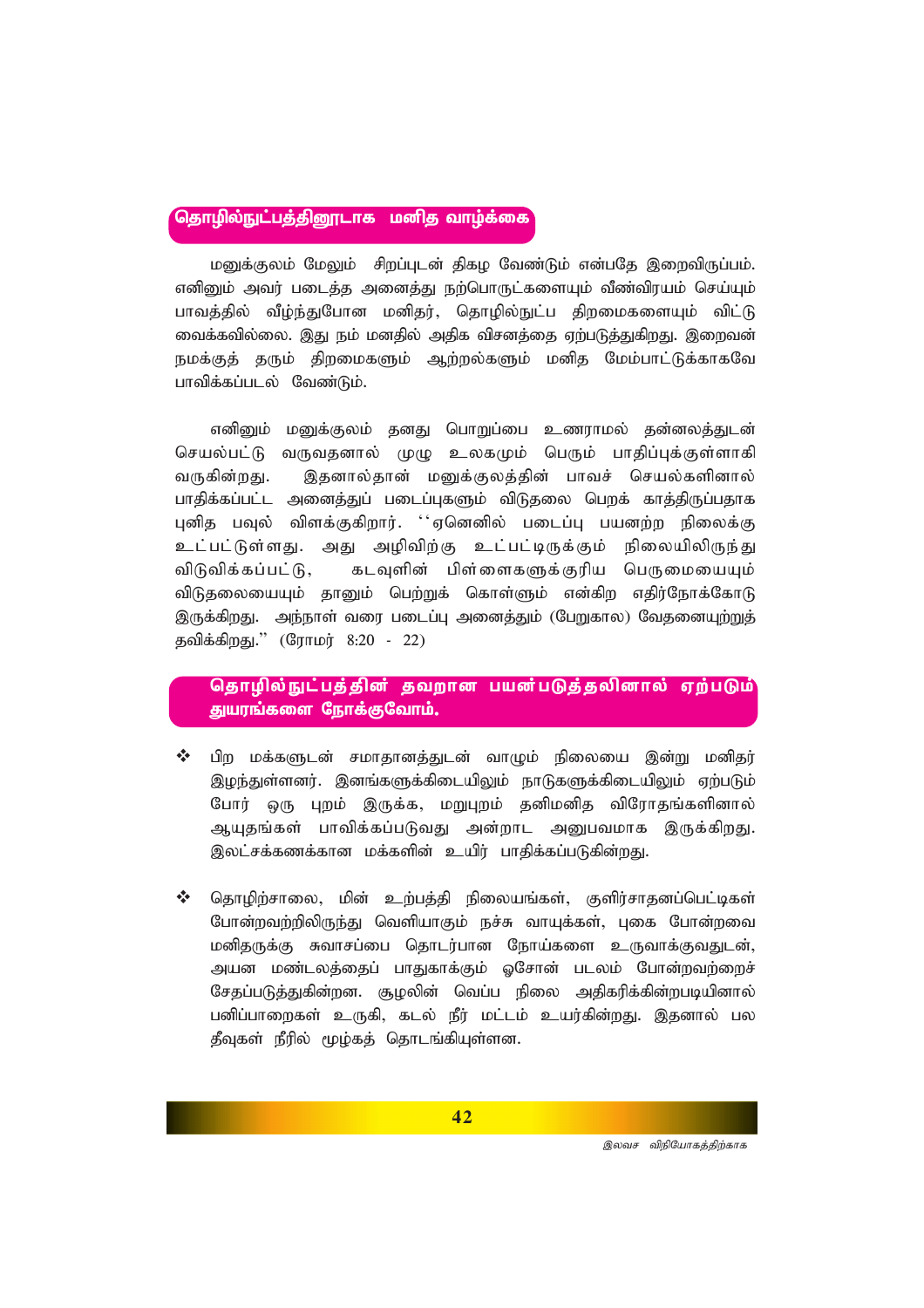- நோய்களைக் குணமாக்க கண்டுபிடிக்கப்பட்ட மருந்து வகைகள் போதைப்  $\frac{1}{2}$ பொருட்களாகப் பாவிக்கப்பட்டு இலட்சக்கணக்கான இளைஞர்களின் முழு எதிர்காலத்தையும் அழித்துக் கொண்டிருக்கின்றது. மனிதரின் உணவுத் தேவைகளை நிறைவு செய்வதற்கென உபயோகிக்கப்படும் செயற்கை உரவகைகளும் கிருமிநாசினிகளும் பிழையான பாவனையினால் மனித குலத்தையே அழிக்கும் நச்சுணவை உண்டுபண்ணுகின்றன.
- $\frac{1}{2}$ இன்று மாணவர் மத்தியில் பரவியுள்ள இணையத்தளம், கையடக்கத் தொலைபேசி பாவனை போன்றவற்றின் தவறான பயன்பாட்டினால் பலரின் எதிர்காலங்கள் வீணடிக்கப்படுகின்றன. சமுதாயச் சீரழிவு தீவிரமாகப் பரவும் நிலை ஏற்பட்டுள்ளது.
- $\frac{1}{2}$ தொழிற்சாலைகள் அமைக்கப்பட்டமையினால் தொழிலாள வர்க்கத்தினர் உருவாக்கப்பட்டு, நீதியற்ற ஒடுக்கு முறைகளினால் பாதிக்கப்படுகின்றனர். தொழில்நுட்பத் திறமைகொண்ட மேற்கத்தேய நாடுகள் ஏனைய நாடுகளை தம் ஆதிக்கத்திற்குட்படுத்தி அவற்றின் இயற்கை வளங்களைச் சூறையாடுகின்றன, முதலாம் உலக நாடுகளின் கட்டுப்பாட்டுக்குட்பட்ட சர்வதேச நிறுவனங்களும் அவற்றிற்கேதுவாக செயல்படுகின்றன. மேலும் அறிந்து செயற்படுதலும் இந்நிலைப்பற்றி பிறரை அறிவுறுத்த வேண்டியதும் நம் ஒவ்வொருவரின் கடமையாகும்.
- $\frac{1}{2}$ இன்று தொழில்நுட்பங்களின் நலன்களைப் போற்றும் அதே வேளையில், அதன் தீமைகளையும் அறிந்து செயற்படுவது போற்றத்தக்கதாகும். அவற்றில் சில :
	- போர் நிறுத்தம் மற்றும் சமாதானப் பேச்சு வார்த்தைகளை ஊக்குவித்தல் 1.
	- பெற்றோலிய சக்தி உபயோகத்தைக் குறைத்து, சூரிய சக்தி, நீர்வள  $2.$ சக்தி, வளி வள சக்தி என்பனவற்றை அபிவிருத்தி செய்யும் முயற்சி.
	- $3.$ நிலையான முழுமை அபிவிருத்தித் திட்டங்களை ஊக்குவித்தல், முறையற்ற தொழில்நுட்பச் செயல்களினால் பாதிக்கப்படாமல் இயற்கை வளங்களைப் பாதுகாத்தல், அவற்றை அழிப்போருக்கெதிராகச் செயல்படுதல்.
	- இலங்கையில் மமைநீர் உபயோகம் வலியுறுத்தப்படுதல்  $\overline{4}$ .